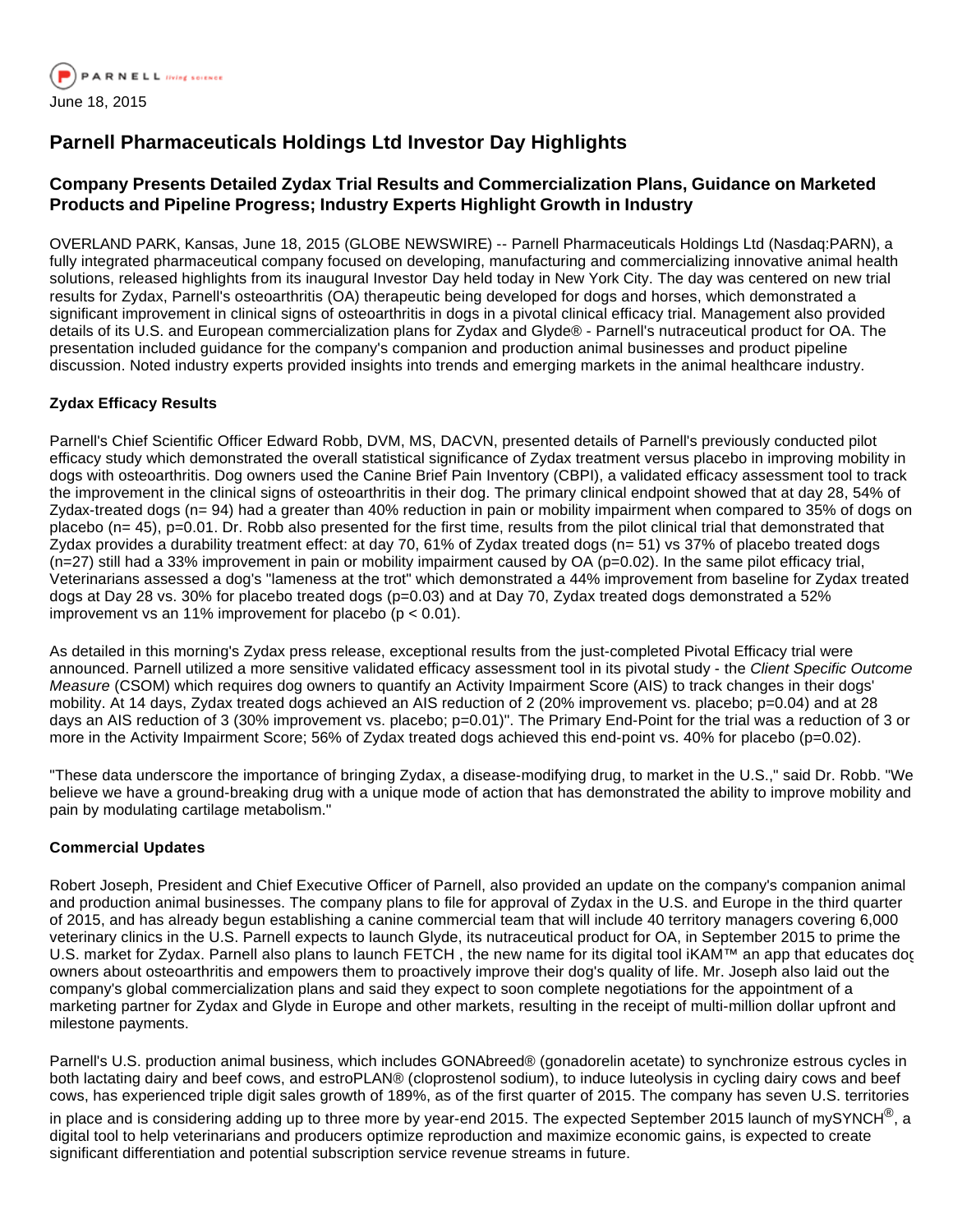#### **R&D Pipeline Updates**

Dr. Edward Robb gave an in-depth pipeline review. Parnell has an impressive pipeline with more than seven new products that are anticipated to enter the market over the next five years, addressing up to 12 therapeutic indications - including orthopedics, dermatology, anesthesia, laminitis and mastitis. Dr. Robb discussed Parnell's in-licensing endeavors and stated they expect to complete at least one deal in 2015.

#### **Industry Expert Presentations**

Chris Ragland, Chief Executive Officer of Animalytix, a leading provider of market data and business intelligence for the U.S. animal health industry, presented a comprehensive market overview of the animal healthcare industry highlighting the recent surge in market demand for small animal drugs, in particular in categories with unmet needs; osteoarthritis, atopic dermatitis and cancer.

Dr. Duncan Lascelles, BSc, BVSc, PhD, CertVA, DSAS(ST), DECVS, DACVS, North Carolina State University, College of Veterinary Medicine, a pre-eminent key opinion leader on pain and mobility in dogs, believes that OA is under-diagnosed and under-treated with up to 40% of dogs suffering osteoarthritis and up to 90% of cats demonstrating radiographic degenerative joint disease. Dr. Lascelles also highlighted the significant opportunity for disease modifying osteoarthritis drugs.

Parnell will maintain an archived replay of today's webcast on its website at [http://investors.parnell.com/events.cfm](http://www.globenewswire.com/newsroom/ctr?d=10138964&l=14&u=http%3A%2F%2Finvestors.parnell.com%2Fevents.cfm) for 30 days.

# **About Zydax®**

Zydax is Parnell's patented sulfated oligosaccharide with disease-modifying characteristics for the treatment of osteoarthritis (OA) in dogs and horses. Osteoarthritis is a slowly progressing and often severely debilitating joint disease. While currently available treatments for OA, such as anti-inflammatory drugs ease the clinical signs of osteoarthritis for the short term, Zydax is designed to enable veterinarians and animal owners to safely and effectively manage the progression of OA over the life of affected animals. Zydax targets the core deficit of OA by impacting both the anabolic and catabolic pathways of articular cartilage metabolism. Zydax stimulates the growth of new cartilage by modulating proteoglycan synthesis and inhibits the Aggrecanase 1 enzyme, which is responsible for cartilage breakdown. With more than one million doses sold in Australia, New Zealand, Asia and the Middle East, Zydax has led to the improved quality of life for dogs and improved performance of sport horses.

#### **About Parnell**

Parnell (Nasdaq:PARN) is a fully integrated pharmaceutical company focused on developing, manufacturing and commercializing innovative animal health solutions. Parnell currently markets five products for companion animals and production animals in 14 countries and augments its pharmaceutical products with proprietary software platforms - FETCH (formerly iKAM) and mySYNCH. These innovative technology solutions are designed to enhance the quality of life and/or performance of animals, while driving customers' operational efficiency and profitability. Parnell distinguishes itself in the industry by providing value-added solutions that position the Company as a true partner to their customers.

For more information on the company and its products, please visit [www.parnell.com](http://www.globenewswire.com/newsroom/ctr?d=10138964&l=19&a=www.parnell.com&u=http%3A%2F%2Fwww.parnell.com%2F).

#### **Cautionary Note Regarding Forward-Looking Statements**

This press release contains forward-looking statements and information within the meaning of the U.S. Private Securities Reform Act of 1995. Words such as "may," "anticipate," "estimate," "expects," "projects," "intends," "plans," "develops," "believes," and words and terms of similar substance used in connection with any discussion of future operating or financial performance identify forward-looking statements. Forward-looking statements represent management's present judgment regarding future events and are subject to a number of risk and uncertainties that could cause actual results to differ materially from those described in the forward-looking statements. These risks include, but are not limited to, risks and uncertainties regarding Parnell's research and development activities, its ability to conduct clinical trials of product candidates and the results of such trials, as well as risks and uncertainties relating to litigation, government regulation, economic conditions, markets, products, competition, intellectual property, services and prices, key employees, future capital needs, dependence on third parties, and other factors, including those described in Parnell's Annual Report on Form 20-F filed with the Securities and Exchange Commission, or SEC, on September 15, 2014, along with its other reports filed with the SEC. In light of these assumptions, risks, and uncertainties, the results and events discussed in any forward-looking statements contained in this press release might not occur. Investors are cautioned not to place undue reliance on the forward-looking statements, which speak only as of the date of this press release. Parnell is under no obligation, and expressly disclaims any obligation, to update or alter any forward-looking statements, whether as a result of new information, future events, or otherwise.